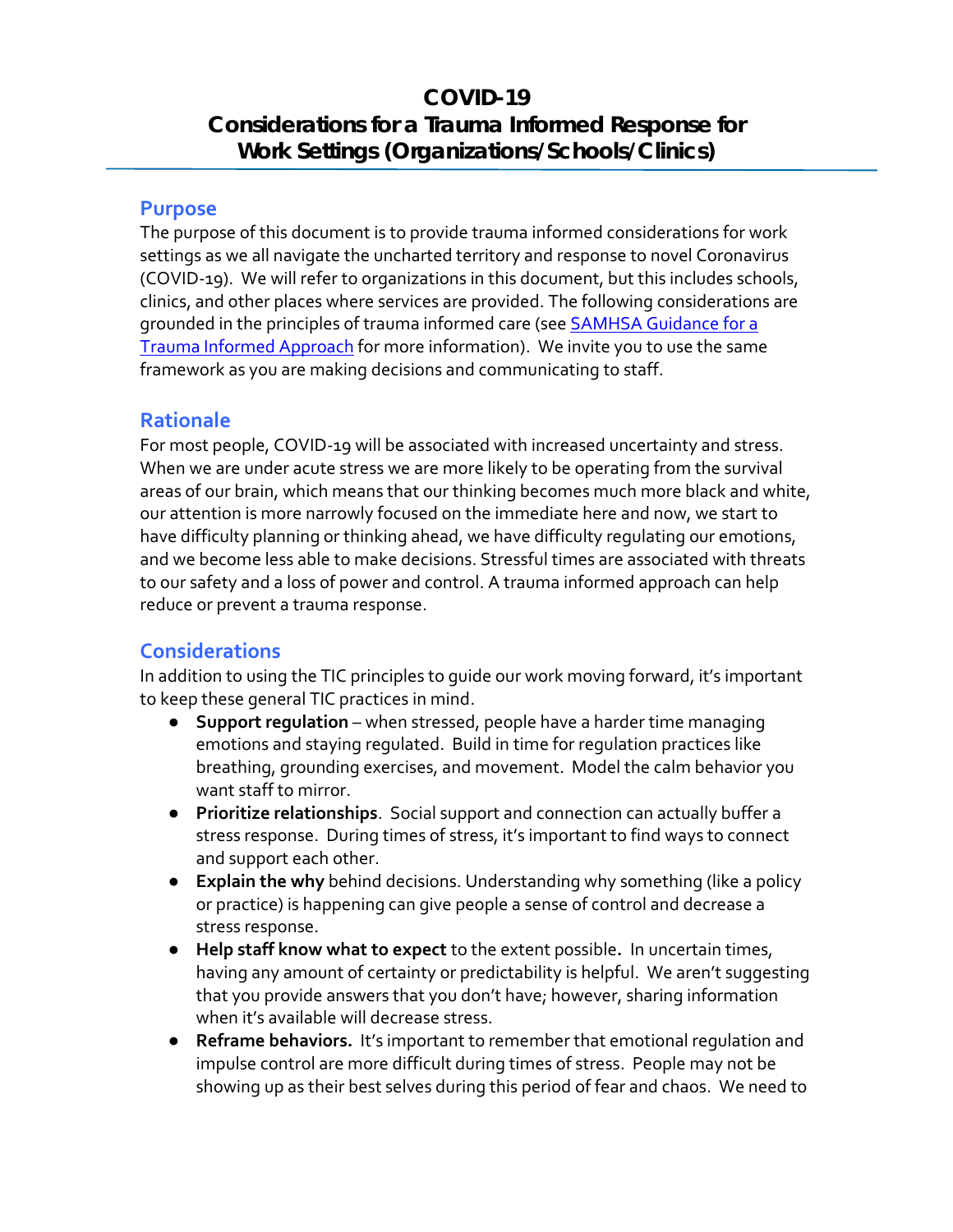give everyone grace and realize that challenging behaviors are a reflection of the stress we are under. We need to all exercise patience and understanding. Give people the benefit of the doubt.

Following are some considerations related to the principles of TIC.

**Physical Safety.** A safe environment decreases the stress response and ensures that rational thinking, judgment, and attentional control can occur. It's important to address the safety concerns related to the physical space and the people using and providing services. During a health-related crisis, physical safety will be a priority. A trauma informed response includes:

- Ensuring service users and staff feel they're being protected and that their physical safety is a priority as the organization initiates crisis response efforts.
- Communicating clearly to staff, services users, and community partners about the crisis response efforts, eliminating any shaming or stigmatizing language.
- Soliciting input and feedback from staff with the goal of understanding if there is anything the organization can do to help staff feel safer.
- Attending to staff unease.

**Emotional Safety.** It's important to minimize surprises and to help staff understand that the organization is looking out for their wellbeing. A trauma informed response includes:

- Helping staff understand what to expect.
- Demonstrating flexible consistency. Uncertainty is very stressful, so to the extent that an organization can be consistent and predictable this will lower stress levels. Flexibility is needed during times of rapidly changing conditions. For stressed individuals, rapid change may be unsettling, but the organization can find ways to demonstrate flexible consistency.
- Paying attention to nonverbal communication. A stressed brain will pay extra attention to nonverbal language including gestures, facial expressions, movements, and tone of voice. Be mindful of this form of communication.
- Building in time to check in about feelings. Facts are certainly needed, but emotions may be even more important. Staff need to feel supported and safe to speak about vicarious trauma, work related stress, and other emotional considerations during this crisis.

**Peer Support and Relationship.** Positive attachment and bonding can suppress a stress response. Social support is key to an individual's ability to be resilient in the face of trauma and toxic stress. Build on existing ways to connect or create new ones. If staff is working remotely, this will be especially important. A trauma informed response includes:

● Supporting multiple ways for communicating, e.g., video conference, email, phone or text.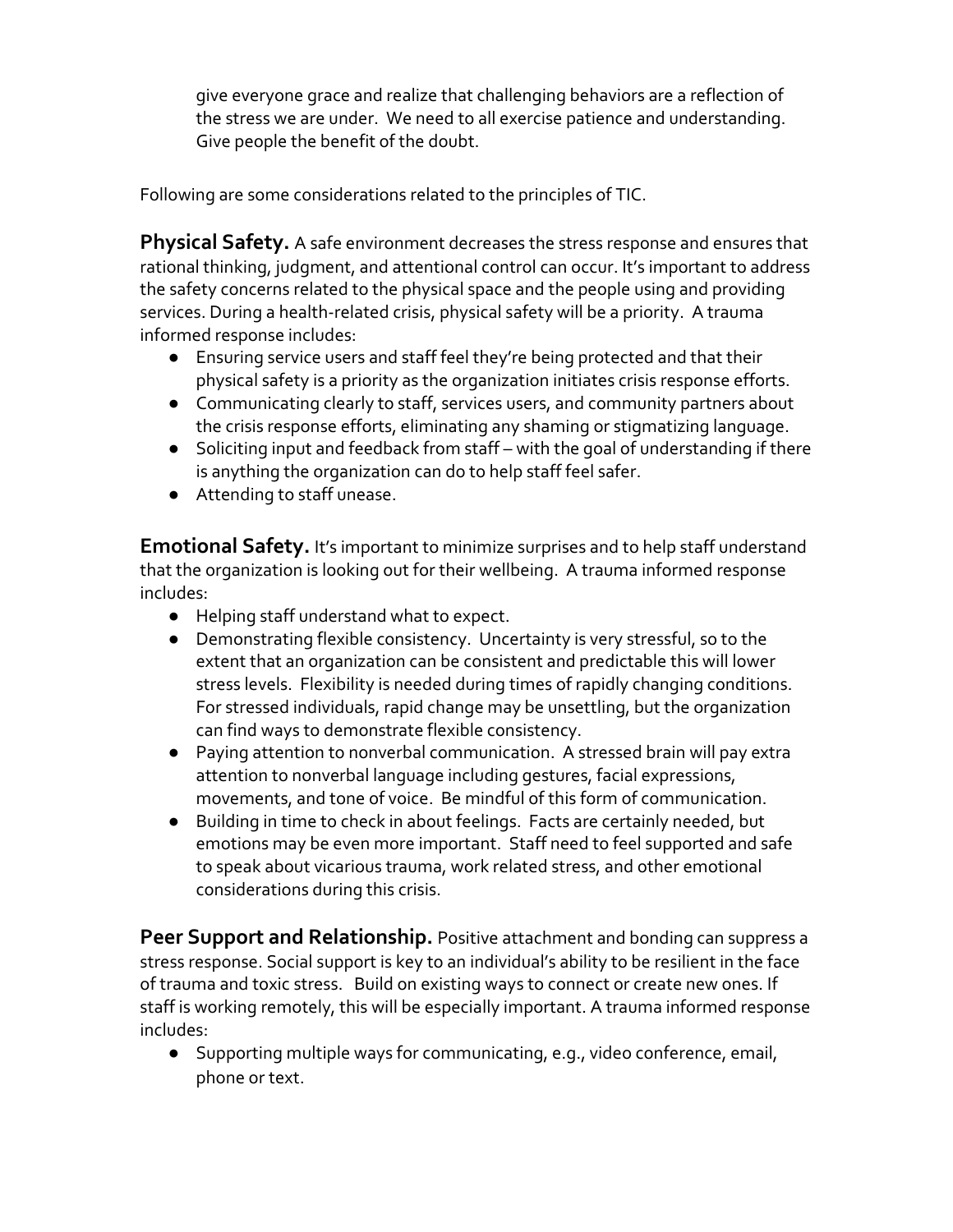- Encouraging opportunities and methods for virtual face to face contact, e.g., zoom or facetime.
- Setting up and supporting regular peer check-ins to connect.

**Trust / Transparency.** Being transparent fosters trust and creates a sense of value and belonging for staff. To grow trust, a trauma informed response includes:

- Communicating regularly. Clear, direct, and frequent communication will help put anxious staff at ease. Stressed brains fill in missing information and what the staff hears may be different from what is said. Regular updates are important.
- Explaining "the why" behind decisions, policies, or practices. Even if the policy or practice is met with resistance, staff will feel less worried and stressed if they understand why decisions were made or policies enacted.
- Being transparent with policy and practice. Make policies available to see and communicate out when changes are made, e.g. "starting tomorrow we are going to have staff working remotely for two weeks."
- Conveying strength and sensitivity. During a time of crisis, staff look for strength and leadership in the organization. This creates trust. However, it's also important to convey compassion and sensitivity. Staff need to feel they are cared for, and when they do, this builds trust too.

**Voice, Choice, and Empowerment.** This crisis will result in a loss of control and power for people. Providing information to and soliciting input from staff is empowering. A trauma informed response will include:

- Sharing power. For example, what decisions can staff make without approval?
- Providing choice whenever possible.
- Providing staff with the scripts needed to explain the situation and policies to service users.
- Listening to staff ideas and input about being trauma informed during this crisis. For example, "Have you noticed something that demonstrated trauma informed care?" "Have you noticed a moment that could have used a TI approach?"

**Cultural Responsivity.** This crisis will affect groups of individuals differently based on multiple factors, e.g., history, access to services, racism, and systemic oppression. It's important to think about the communities who will be affected by policy and practice decisions. A trauma informed response includes:

- Recognizing and building upon the cultural strengths of the populations you serve.
- Ensuring intended and unintended consequences of policy and practice decisions do not create harm for the populations you serve.
- Being mindful of historical contexts for the populations you serve, especially related to public health efforts.
- Using strategies that encourage engagement and minimize mistrust.